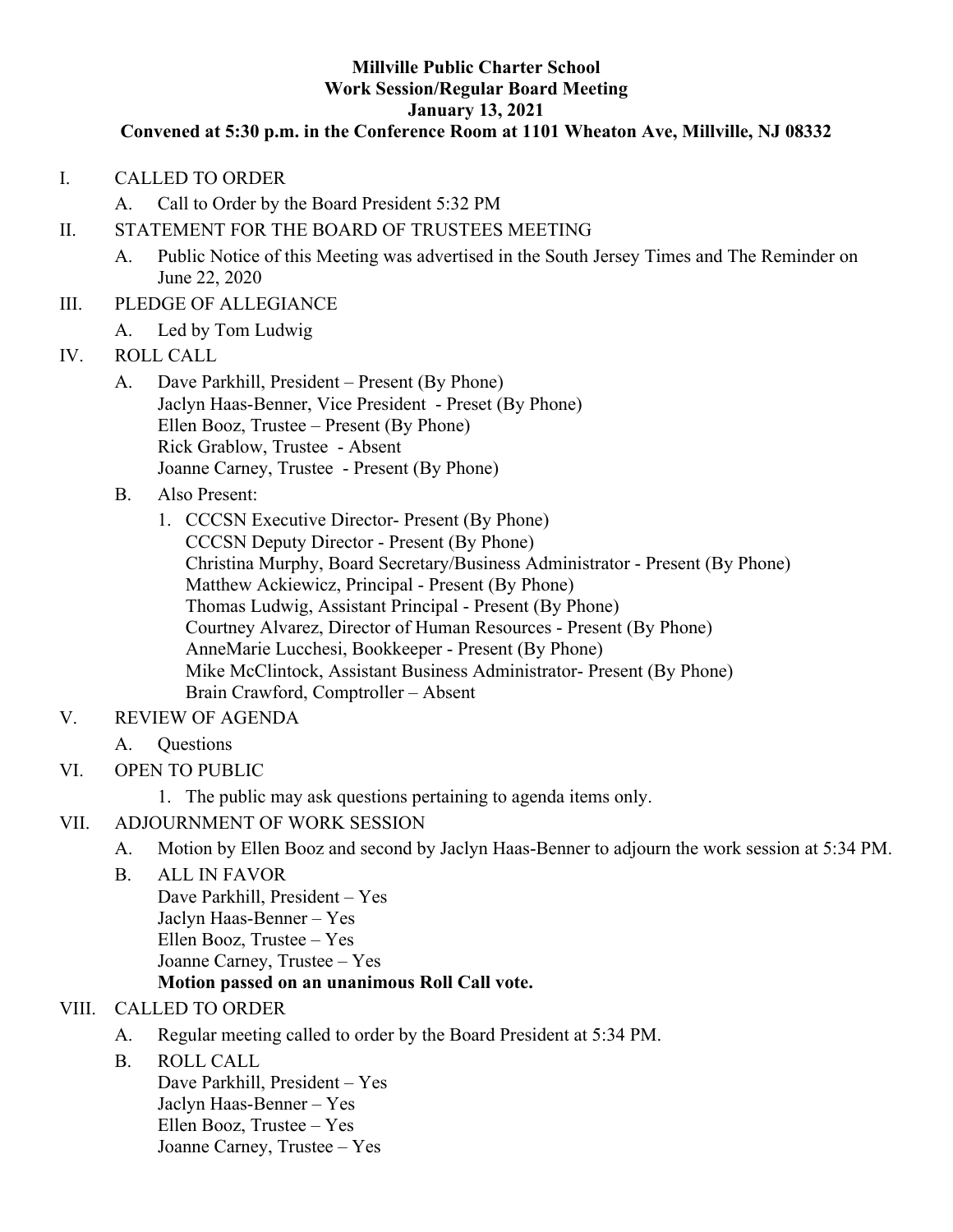### **Motion passed on an unanimous Roll Call vote.**

- IX. EXECUTIVE SESSION (None)
- X. OPEN TO PUBLIC
- XI. APPROVE MINUTES
	- A. Motion by Dave Parkhill and second by Jaclyn Haas-Benner to approve the Minutes of the Regular and Executive session meetings held on December 9, 2020.
	- B. ROLL CALL Dave Parkhill, President – Yes Jaclyn Haas-Benner – Yes Ellen Booz, Trustee – Yes Joanne Carney, Trustee – Yes **Motion passed on an unanimous Roll Call vote.**
- XII. OLD BUSINESS (None)

# XIII. FINANCE

- A. Motion by Dave Parkhill and second by Jaclyn Haas-Benner to approve items 1 through 14 under Finance.
	- 1. Recommend approval of line item transfers for the Month of December 2020. (Backup L-1)
	- 2. Recommend the approval of the Board Secretary's Reports in accordance with 18A: 17-36 and 18A: 17-9 for the month of December 2020. The Board Secretary certifies that no line item account has been over expended in violation of N.J.A.C. 6A: 23A - 16.10(c) 3 and that sufficient funds are available to meet the district's financial obligations for the remainder of the fiscal year which the board is now certifying.(Backup materials L-2)
	- 3. Recommend the approval of the Treasurer's Report in accordance with 18A: 17-36 and 18A: 17-9 for the month of December 2020. The Treasurer's Report and the Secretary's Reports are in agreement for the month of December 2020.(Backup materials L-3)
	- 4. Recommend approval of the bills as attached in the amount of \$284,605.63(Back-up L-4)
	- 5. Recommend approval of the following payrolls (Backup L-5): December 15, 2020 - \$81,113.41 December 31, 2020 - \$98,371.77
	- 6. Approve the Board of Education Certification pursuant to N.J.A.C. 6A:23A-16.10(c) 3, we certify that after review of the secretary's monthly financial reports (appropriations section) and upon consultation with the appropriate district officials, that to the best of our knowledge, no major account or fund has been over expended and that sufficient funds are available to meet the district's financial obligations for the remainder of the fiscal year.
	- 7. Recommend to approve the expense reclassification report for December 2020. (Backup L-6)
	- 8. To accept additional CARES fund monies in the amount of \$4593. (Back-up L-7)
	- 9. To accept contract with Humana for Special Ed and additional services at the rates listed as attached. (Back-up L-8)
	- 10. To approve tuition reimbursement request for Stefanie Alvarez (shared service Food Director from Vineland Public Charter School) for \$4452, to be shared between BPCS and MPCS, as well as preapproval for the upcoming semester in the same amount. (Back-up L-9)
	- 11. To approve the adjustments to MPCS's SIA fund budget as attached. (Back-up L-10)
	- 12. To approve the adjustments to MPCS's CARES fund budget as attached. (Back-up L-11)
	- 13. To approve the revised October 15th count budget summary and narrative (Back-up L-12)
	- 14. To approve the Summer Food Lunch Program Administrative Review Corrective Action form. (Back-up L-13)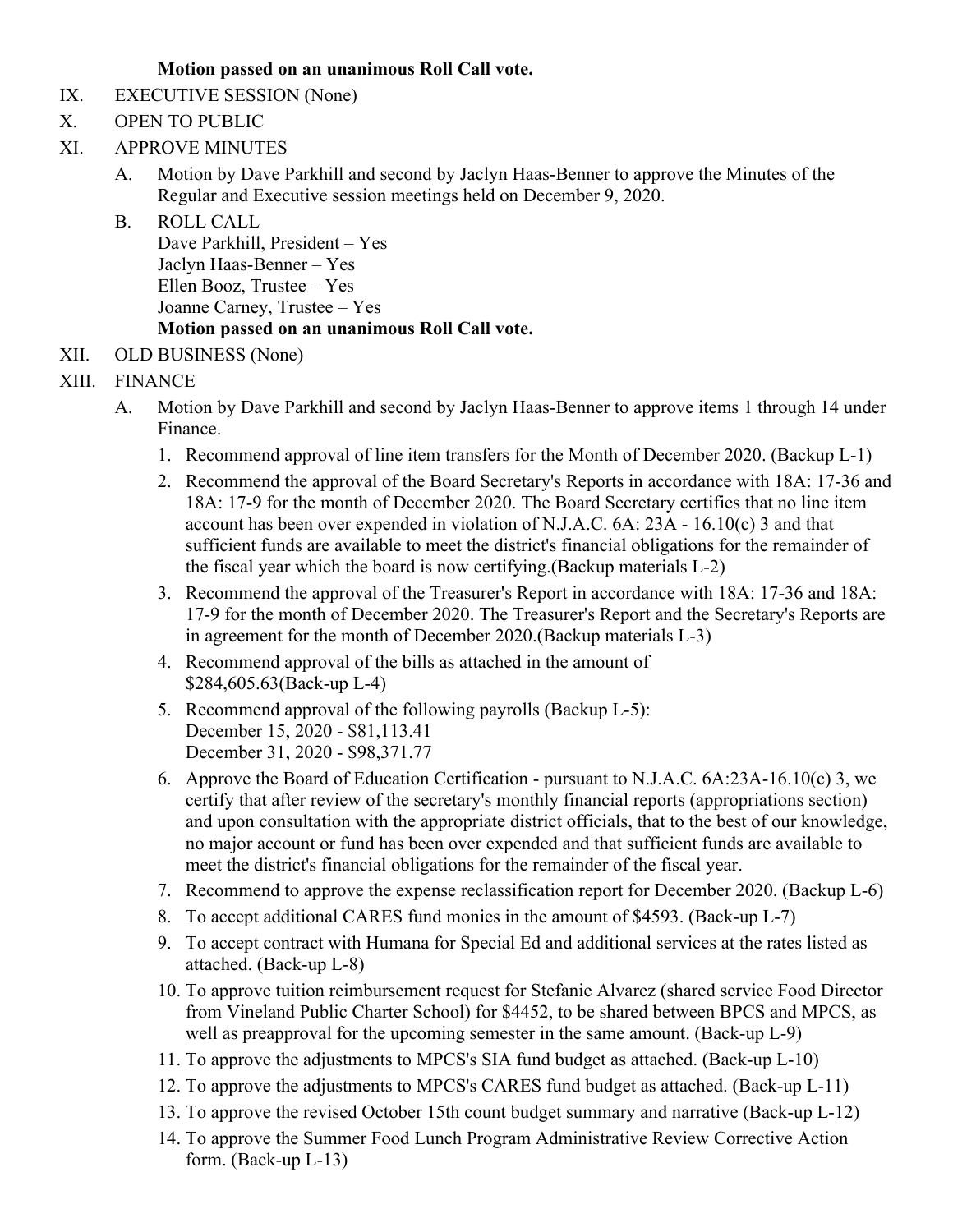B. ROLL CALL

Dave Parkhill, President – Yes Jaclyn Haas-Benner – Yes Ellen Booz, Trustee – Yes Joanne Carney, Trustee – Yes **Motion passed on an unanimous Roll Call vote.**

### XIV. POLICY UPDATES (None)

### XV. PERSONNEL

- A. Motion by Joanne Carney and second by Jaclyn Haas-Benner to approve items 1 through 2 under Personnel.
	- 1. Recommend approval of the staff list and salaries for the 2020-2021 school year as attached. (Backup PER-1)
	- 2. Recommend approval of the personnel actions as listed in the attached. (Backup PER-2)
- B. ROLL CALL Dave Parkhill, President – Yes Jaclyn Haas-Benner – Yes Ellen Booz, Trustee – Yes Joanne Carney, Trustee – Yes **Motion passed on an unanimous Roll Call vote.**
- C. FACILITIES (None)

### XVI. SCHOOL OPERATIONS

- A. Motion by Ellen Booz and second by Joanne Carney to accept the Principal's reports. 1. Reports as presented by Mr. Ackiewicz
- B. ROLL CALL Dave Parkhill, President – Yes Jaclyn Haas-Benner – Yes Ellen Booz, Trustee – Yes Joanne Carney, Trustee – Yes

### **Motion passed on an unanimous Roll Call vote.**

# XVII. EXECUTIVE DIRECTOR'S REPORT

- A. Motion by and second by to accept the Executive Director's reports.
	- 1. Report as presented by Dr. Garcia.
	- 2. Letter of Thanks from Mr. Ludwig (Back-up E-1)
- B. ROLL CALL Dave Parkhill, President – Yes Jaclyn Haas-Benner – Yes Ellen Booz, Trustee – Yes Joanne Carney, Trustee – Yes **Motion passed on an unanimous Roll Call vote.**

# XVIII. ADJOURNMENT

- A. Motion by Dave Parkhill and second by Jaclyn Haas-Benner to adjourn the meeting at 6:00 PM.
- B. ALL IN FAVOR Voice Vote – Four (4) Ayes
- C. Next Meeting is February 10, 2021